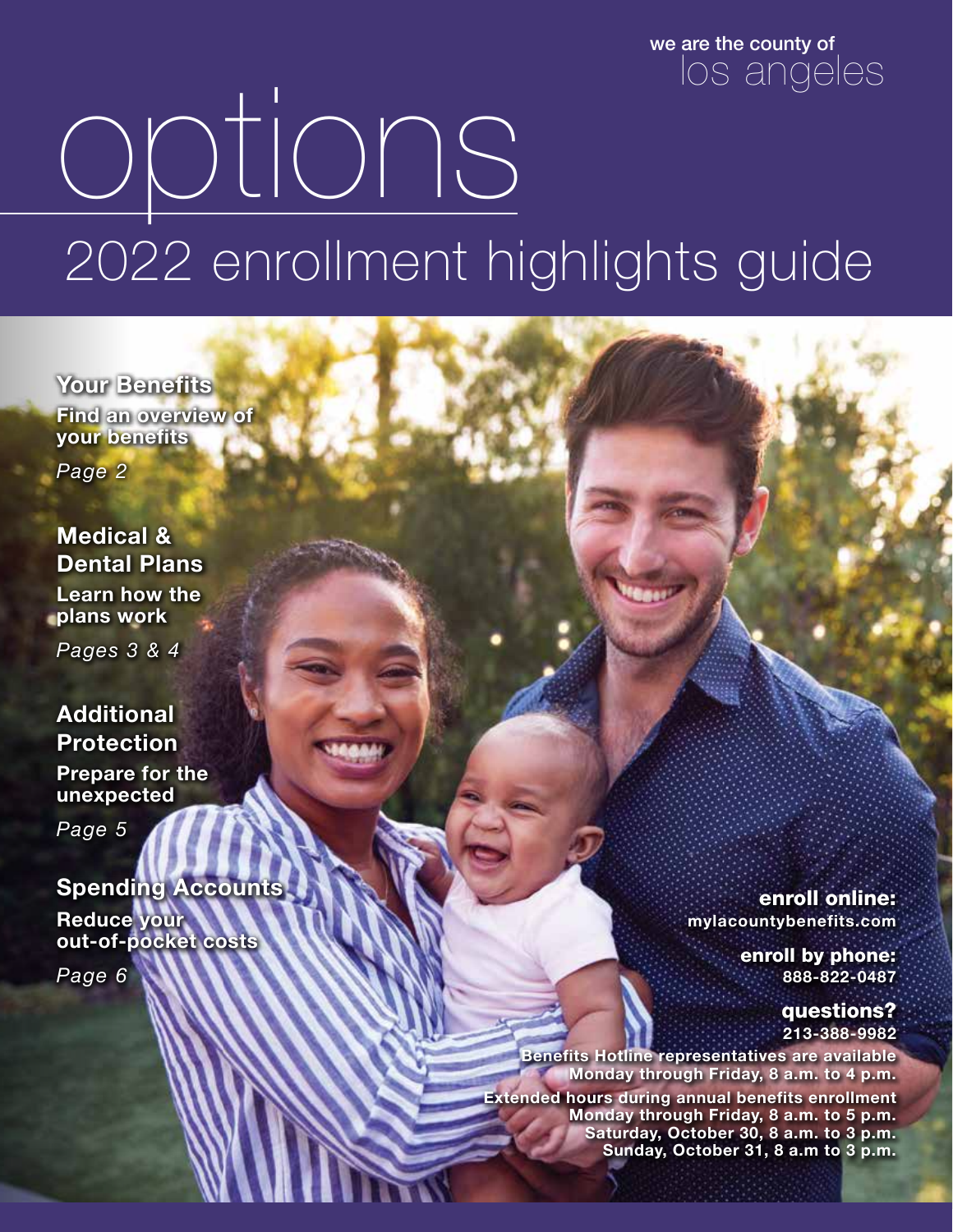# your benefits

The County of Los Angeles and SEIU Local 721 care about you and your family. We work together to negotiate a comprehensive *Options* benefits program to help enrich your life while protecting your future and your loved ones.

#### *OPTIONS* 2022 BENEFITS AT A GLANCE

#### **Medical**

- Kaiser Permanente HMO
- UnitedHealthcare HMO
- UnitedHealthcare Harmony HMO
- UnitedHealthcare Select Plus PPO

#### **Dental**

- MetLife (SafeGuard) HMO
- DeltaCare HMO
- Delta Dental PPO

Life Insurance

- Basic term life insurance
- Optional group term life insurance
- Dependent term life insurance

#### Accidental Death and Dismemberment (AD&D) Insurance

Medical Coverage Protection Long-Term Disability (LTD) Health Insurance

- Spending Accounts
- Health Care Spending Account (HCSA)
- Dependent Care Spending Account (DCSA)

### dependent eligibility

Your dependents may be eligible for *Options* medical and dental plans.<sup>1</sup>

Eligible dependents include:

- Your spouse or domestic partner
- Your children, children legally adopted by you, children awaiting finalization of their adoption by you, stepchildren, children of whom you are the legal guardian, children you support because of a valid court order, and children of your domestic partner:
	- Under age 26
	- Age 26 and older if your child became disabled before the limiting age and is approved by your health plan (check with your health plan to determine the limiting age)
	- Under age 18 for legal guardianship

When adding eligible family members during your benefits enrollment, you must provide Social Security numbers (SSNs) and required documentation (birth/adoption/marriage certificate) within 10 calendar days from the date you enroll.

#### Dependent Eligibility Verification

If you want to re-enroll a spouse who was dropped during the 2015 Dependent Eligibility Verification (DEV) process, you must provide a marriage certificate AND proof of ongoing relationship that lists your spouse's name and mailing address, such as a recent monthly household bill, recent federal tax return, or recent bank statement.

*<sup>1</sup> The dependent term life, AD&D insurance, and spending accounts have different dependent eligibility requirements. For details, see your* Options *Summary Plan Description (SPD) at*  mylacountybenefits.com*.*

### monthly benefits allowance

The County gives you a monthly allowance to "spend" on benefits. This amount is based on who's covered by your plan (you only, you  $+1$ , you  $+2$  or more).

When you do not spend the entire monthly allowance, the unused amount  $$ taxable cash — is added to your monthly pay as income, subject to the \$244 taxable cash cap.

If your benefits cost more than your allowance, you must pay the difference. Your portion of the cost is deducted from your paycheck before taxes are applied.

#### Taxable Cash Cap

The 2022 monthly taxable cash cap remains at \$244.

If you do not spend all your *Options*  monthly benefits allowance, you may receive up to \$244 of the unused amount in your monthly pay.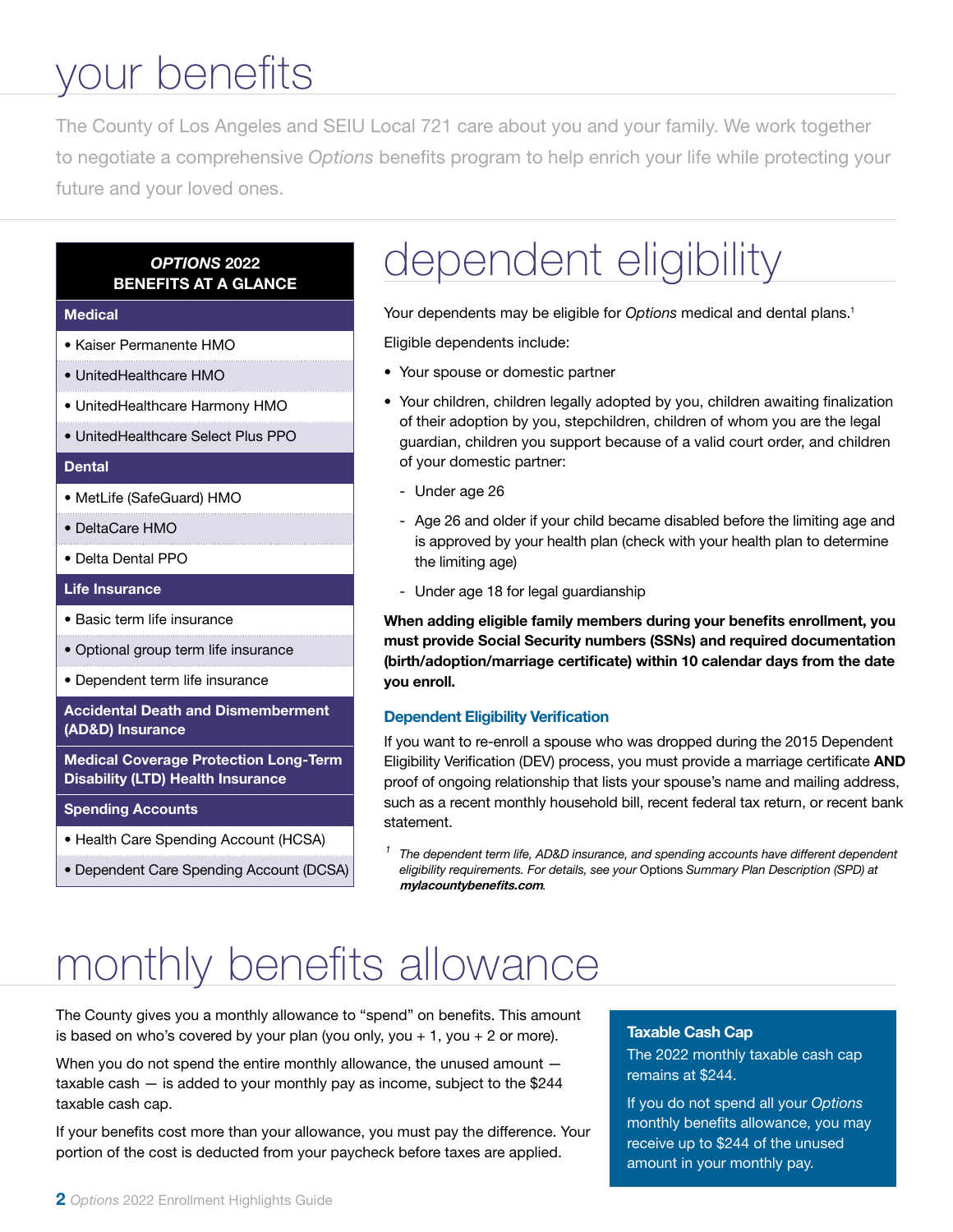# medical plans

|                                     | <b>Health Maintenance Organization (HMO)</b>                                                                                                                                                                                                                                              | <b>Preferred Provider Organization (PPO)</b>                                                                                                                                             |  |  |  |
|-------------------------------------|-------------------------------------------------------------------------------------------------------------------------------------------------------------------------------------------------------------------------------------------------------------------------------------------|------------------------------------------------------------------------------------------------------------------------------------------------------------------------------------------|--|--|--|
| Coverage                            | Provides comprehensive medical coverage, including but not limited to:                                                                                                                                                                                                                    |                                                                                                                                                                                          |  |  |  |
|                                     | Preventive care • Routine and major medical care • Prescription drugs • Telehealth • Behavioral health care                                                                                                                                                                               |                                                                                                                                                                                          |  |  |  |
| <b>Seeking</b><br>Care              | • You choose a primary care physician (PCP)<br>who oversees your care and refers you to HMO<br>specialists<br>• You have a network of HMO providers to<br>choose from<br>Except for emergency care, you must be treated<br>by an HMO network physician or hospital to<br>receive benefits | • You can see any licensed doctor or specialist<br>• Your out-of-pocket expenses will be lower when you<br>use doctors, hospitals, and other health care providers<br>in the PPO network |  |  |  |
| <b>Costs for</b><br><b>Services</b> | There are no deductibles<br>You pay a copay for most services<br>HMOs generally have lower copays and no<br>deductibles to meet, so services usually cost less<br>than in PPO plans<br>Each plan pays 100% of preventive care when you use network providers.                             | • You must meet the deductible before the plan<br>pays benefits<br>You pay less when you use providers who are in the<br>PPO network                                                     |  |  |  |

For more details, see the Medical and Dental Plans Comparison Chart in your benefits enrollment packet, or the *Options* Summary Plan Description (SPD) at mylacountybenefits.com.

#### Waive or Decline Medical Coverage

| <b>WAIVE</b>                                                                                                                                                                                                                                                                                                                                                                                                                                                                                                                              | <b>DECLINE</b>                                                                                                                                                                                                                                 |  |  |  |
|-------------------------------------------------------------------------------------------------------------------------------------------------------------------------------------------------------------------------------------------------------------------------------------------------------------------------------------------------------------------------------------------------------------------------------------------------------------------------------------------------------------------------------------------|------------------------------------------------------------------------------------------------------------------------------------------------------------------------------------------------------------------------------------------------|--|--|--|
| You may waive 2022 Options medical coverage ONLY if:                                                                                                                                                                                                                                                                                                                                                                                                                                                                                      | You may decline 2022 Options medical coverage ONLY if:                                                                                                                                                                                         |  |  |  |
| ٦.<br>You have medical coverage through one of the following:<br>• Your spouse's/domestic partner's employer-sponsored<br>medical plan<br>Another employer-sponsored medical plan (such as<br>$\bullet$<br>from a second job)<br>Veteran's benefits<br>Medicare (both Part A and B)                                                                                                                                                                                                                                                       | You have medical coverage through one of the following:<br>An individual insurance policy (e.g., you purchased<br>insurance directly through an insurance company)<br>The state, federal, or private marketplace (e.g., Covered<br>California) |  |  |  |
| <b>AND</b><br>2. Your other medical plan offers coverage similar to what<br>Options offers                                                                                                                                                                                                                                                                                                                                                                                                                                                |                                                                                                                                                                                                                                                |  |  |  |
| <b>Options Benefits Allowance</b>                                                                                                                                                                                                                                                                                                                                                                                                                                                                                                         |                                                                                                                                                                                                                                                |  |  |  |
| If you waive medical coverage, you WILL receive the<br>If you decline medical coverage, you WILL NOT receive the<br>\$228 monthly Options benefits allowance.<br>\$228 monthly Options benefits allowance.                                                                                                                                                                                                                                                                                                                                |                                                                                                                                                                                                                                                |  |  |  |
| You MUST provide information on your other coverage every year                                                                                                                                                                                                                                                                                                                                                                                                                                                                            |                                                                                                                                                                                                                                                |  |  |  |
| You can waive or decline coverage at mylacountybenefits.com when you are newly eligible for Options and during annual benefits<br>enrollment.<br>You must provide proof of other medical coverage each year during annual benefits enrollment. If you do not submit new or updated<br>information, or your form is not approved, you will be automatically enrolled in the lowest-cost medical plan you are eligible for in 2022.<br>You will not be able to waive or decline medical coverage until the next annual benefits enrollment. |                                                                                                                                                                                                                                                |  |  |  |

Pensionability Note: You are a pensionable *Options* participant if you were hired before January 1, 1996. As a pensionable participant, whether you waive or have medical coverage, \$244 of your monthly *Options* benefits allowance is added to your salary when your pension is calculated at the time you retire; however, if you decline medical coverage, you will not receive the pensionable amount of \$244 when your retirement is calculated.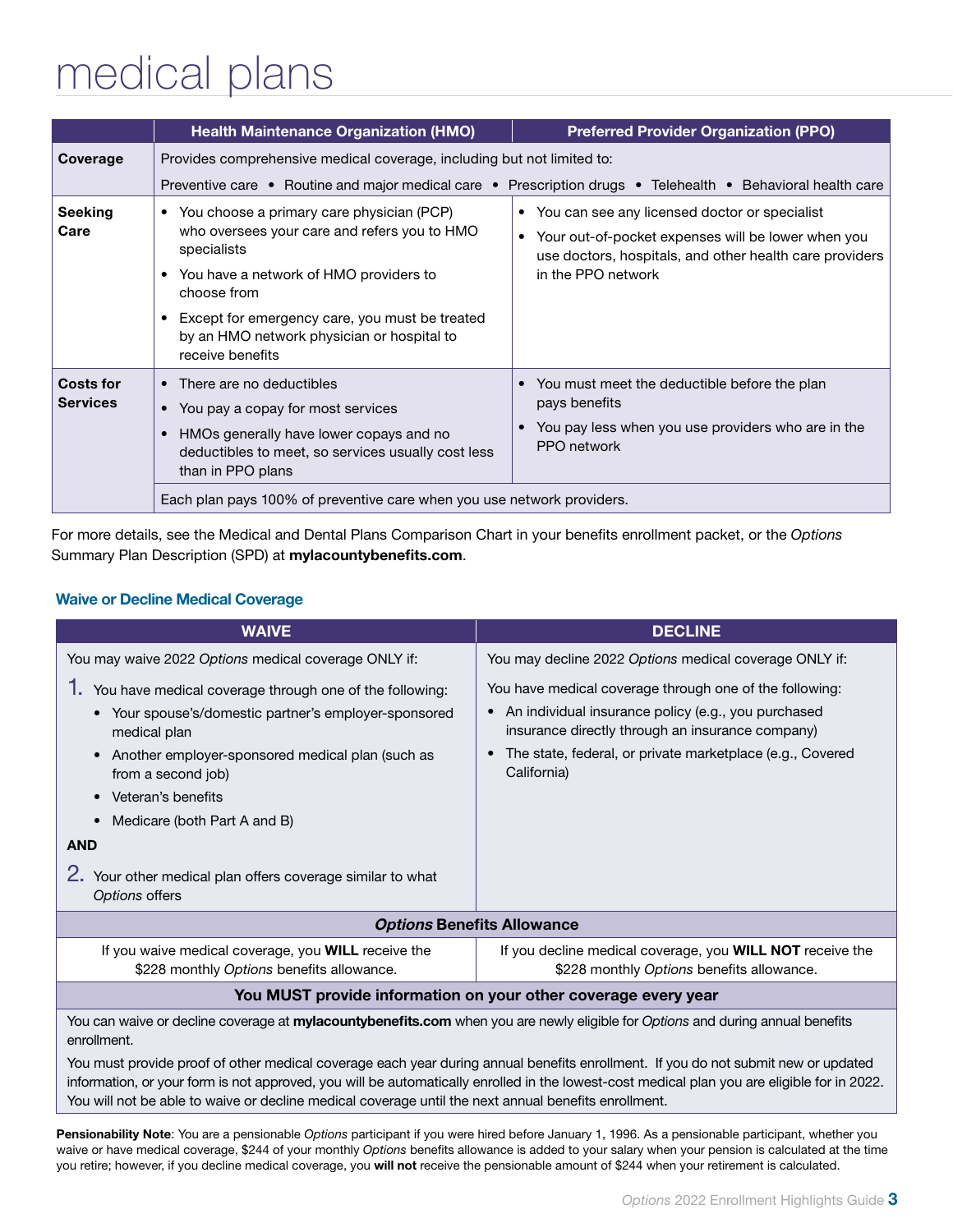

#### Getting Health Care Wherever You Are

The County's medical plans can make getting health care easy and safe while saving you money.

Telehealth — virtual care by computer or phone — brings the doctor to you no matter where you are, and it's usually faster and less expensive than an office visit.

Mail order service for prescription drugs provides a convenient and cost-effective way to have maintenance medications — such as medications for high blood pressure, cholesterol, or birth control — delivered to your home.

For more details about these benefits, see the Medical and Dental Plans Comparison Chart you received in your benefits enrollment packet, or contact your medical plan.

### dental plans

Your Options program offers two HMO dental plans:

- MetLife (SafeGuard)
- DeltaCare

The program also offers a PPO dental plan:

• Delta Dental

When you enroll in an HMO dental plan, you choose a dental office, which becomes your primary care office. You must go to this office for all your dental care.

The Delta Dental PPO offers two networks of participating dentists and dental care providers:



- Delta Preferred Provider Option (PPO) network: This network offers the highest benefits. Most preventive services are covered at 100%; many other services are covered at 85%. You pay no deductible.
- Delta Participating Dentist network: Delta pays benefits based on a fee agreement with the network's dentists. Most routine services are covered at 85%, after the deductible is met.

When you enroll in a PPO dental plan, you can go to any dentist in either network, or to an out-of-network dentist.

When you use network providers, the plan pays higher benefits (you pay less).

For more details, see the Medical and Dental Plans Comparison Chart you received in your benefits enrollment packet or the *Options* SPD at mylacountybenefits.com.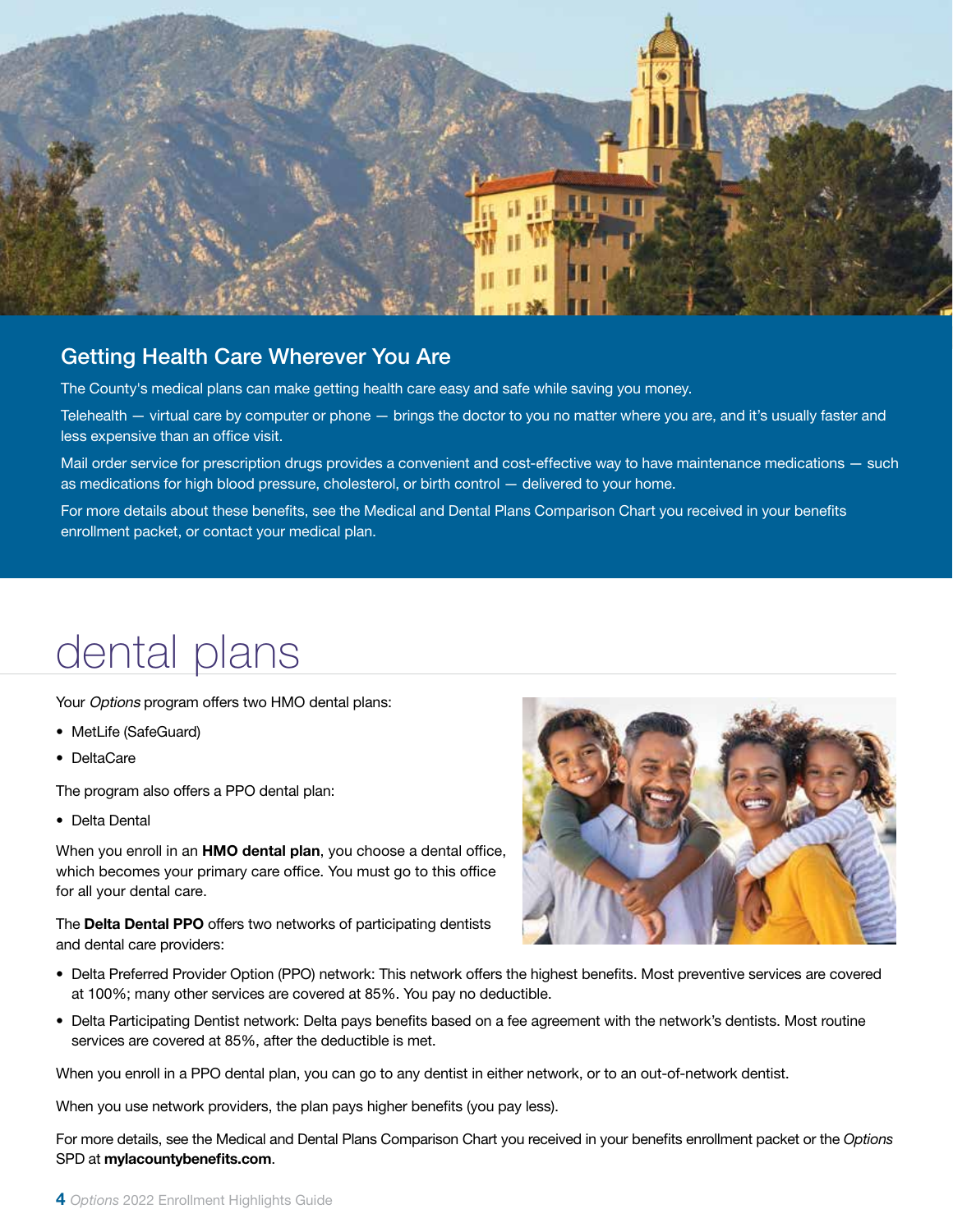# additional protection

Unexpected things happen that affect your life and the lives of those you care about. To protect you and your family, *Options* offers life insurance, accidental death and dismemberment insurance, and long-term disability health insurance.

#### Life Insurance

The County offers you and your family life insurance for financial protection:

| <b>Basic Term Life:</b> The County gives you basic term<br>life insurance at no cost to you. General Members of<br>Retirement Plan A, B, C, D, or G are insured for \$2,000.<br>Members of Retirement Plan E are insured for \$10,000.                                                                             | You are insured for<br>\$2,000                                    | If you don't elect the<br>maximum amount of<br>optional group term life<br>insurance when you are<br>newly eligible, you can<br>increase your coverage<br>by one level each year<br>during annual benefits<br>enrollment, to a maximum<br>of eight times your annual<br>salary.<br>See the Options SPD at<br>mylacountybenefits.com<br>for more information. |  |
|--------------------------------------------------------------------------------------------------------------------------------------------------------------------------------------------------------------------------------------------------------------------------------------------------------------------|-------------------------------------------------------------------|--------------------------------------------------------------------------------------------------------------------------------------------------------------------------------------------------------------------------------------------------------------------------------------------------------------------------------------------------------------|--|
| <b>Optional Group Term Life:</b> You may buy optional life insurance<br>of one to eight times your annual salary. The materials included<br>in this enrollment packet show how much you can buy and<br>your monthly cost of coverage. Contact New York Life if you<br>want to update your beneficiary information. | Coverage amounts:<br>$1x$ to $8x$<br>Your annual salary           |                                                                                                                                                                                                                                                                                                                                                              |  |
| <b>Dependent Term Life:</b> If you buy optional life for yourself,<br>you may also buy coverage for your spouse/domestic<br>partner and dependent children <sup>1</sup> in the amounts of<br>\$5,000, \$10,000, \$15,000, or \$20,000. See the Options<br>SPD for eligibility.                                     | Coverage amounts:<br>\$5k to \$20k<br>For eligible family members |                                                                                                                                                                                                                                                                                                                                                              |  |

#### Accidental Death And Dismemberment Insurance (AD&D)

You can buy AD&D insurance at low monthly rates. If you die in an accident, become paralyzed, or lose a limb, eyesight, speech, or hearing because of an accident, your AD&D insurance pays benefits. See your benefits enrollment packet for AD&D coverage amounts and costs.

If you have AD&D coverage under *Options*, you may also buy coverage for your eligible spouse or domestic partner under age 70, and dependent children. 2 See the *Options* SPD at mylacountybenefits.com for rules.

#### Medical Coverage Protection Long-Term Disability (LTD) Health Insurance

This benefit continues your medical insurance coverage if you become totally and permanently disabled, and are eligible for the County's LTD benefits. You must be a General Member of Retirement Plan A, B, C, D, E, or G and enrolled in an *Options* medical plan to be eligible to participate in the LTD health insurance plan.

Eligible employees are automatically enrolled in the 75% LTD health insurance at no cost. If you experience a disability on or after the date your medical coverage begins, the LTD health insurance plan pays 75% of your monthly medical premium while you are disabled and receiving LTD benefits. You must pay the remaining 25%.

During your enrollment, eligible employees can elect the 100% LTD health insurance "buy up" at a cost of \$3.00 per month. Under this optional coverage, the LTD health insurance plan will pay 100% of your monthly medical plan premium while you receive LTD benefits. See the *Options* SPD at mylacountybenefits.com for more information.

*<sup>1</sup>* Dependent Term Life: *Unmarried dependent children from age six months through age 20 (or through age 25 if full-time students) are eligible for the full amount.*

*<sup>2</sup>* AD&D: *Unmarried dependent children through age 20 (or through age 25 if full-time students).*

You are eligible to enroll in the 100% LTD health insurance "buy up" every other year.

As a new hire, you are eligible the year you are hired and every other year after that.

During each annual benefits enrollment, review your Personalized Enrollment Worksheet to check your eligibility.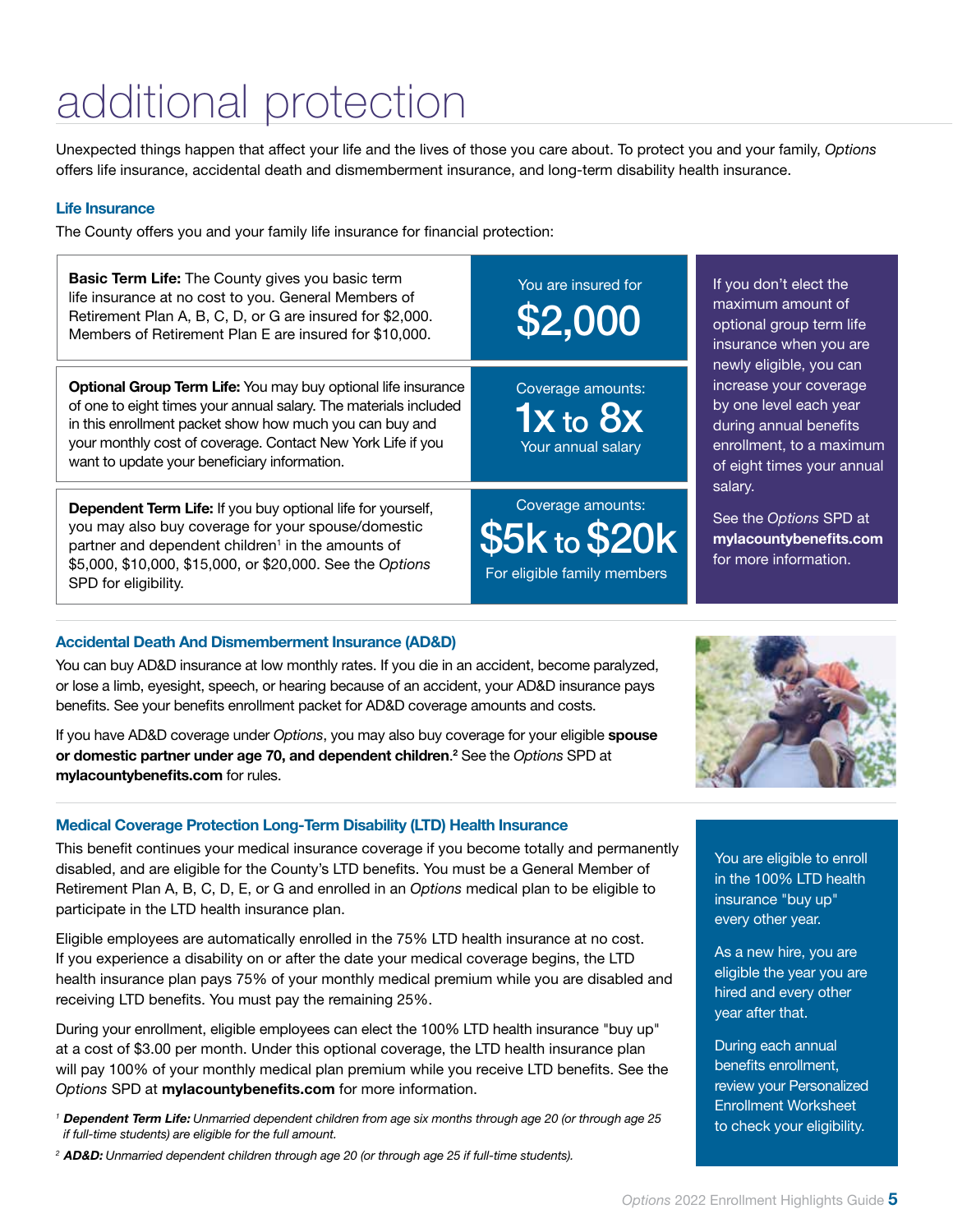## spending accounts

Spending accounts can help you save money on health care and dependent care costs. You never pay federal or state taxes on your contributions. You'll save 10% to 30% on eligible expenses.

| <b>OPTIONS OFFERS TWO SPENDING ACCOUNTS: ENROLL IN EITHER OR BOTH</b>                                                                                            |                                                                                                                                                                                                                                                                                                                                 |  |  |  |
|------------------------------------------------------------------------------------------------------------------------------------------------------------------|---------------------------------------------------------------------------------------------------------------------------------------------------------------------------------------------------------------------------------------------------------------------------------------------------------------------------------|--|--|--|
| <b>Health Care Spending Account</b>                                                                                                                              | <b>Dependent Care Spending Account</b>                                                                                                                                                                                                                                                                                          |  |  |  |
| Pay eligible out-of-pocket health care expenses for yourself and<br>your eligible dependents <sup>1</sup> with pre-tax dollars, including but not<br>limited to: | Pay for eligible dependent care expenses with pre-tax dollars<br>while you and your spouse work outside the home or attend<br>school full time. These expenses include, but are not limited to:                                                                                                                                 |  |  |  |
| • Medical plan copays and deductibles                                                                                                                            | • The cost of qualified day care centers, summer day camps,                                                                                                                                                                                                                                                                     |  |  |  |
| • Prescription and over-the-counter medications                                                                                                                  | preschools, and child and adult day care provided at your                                                                                                                                                                                                                                                                       |  |  |  |
| • Vision, dental, and chiropractic care                                                                                                                          | home<br>You can claim day care costs for children under age 13 or<br>your federal tax dependent <sup>1</sup> (including your spouse) who is<br>physically or mentally incapable of caring for himself/herself<br>and lives with you at least eight hours a day.<br>For a full list of expenses, see Publication 503 at irs.gov. |  |  |  |
| • CDC-approved masks (gaiter-style masks and masks with<br>breathing valves or vents are not eligible), hand sanitizer, and<br>hand sanitizing wipes             |                                                                                                                                                                                                                                                                                                                                 |  |  |  |
| • Menstrual products such as pads, liners, and similar products                                                                                                  |                                                                                                                                                                                                                                                                                                                                 |  |  |  |
| For a full list of expenses, see Publication 502 at irs.gov.                                                                                                     |                                                                                                                                                                                                                                                                                                                                 |  |  |  |
|                                                                                                                                                                  | When you enroll, you decide how much to contribute to each account.                                                                                                                                                                                                                                                             |  |  |  |
| Maximum monthly contribution: \$200                                                                                                                              | Maximum monthly contribution: \$400 <sup>2</sup>                                                                                                                                                                                                                                                                                |  |  |  |
| You can carry over up to \$550 in unused funds to spend in the<br>next Plan Year and still contribute up to the full \$2,400.                                    | Internal Revenue Service (IRS) regulations do not allow you to<br>carry over any unused funds in your Dependent Care Spending<br>Account. Any funds not claimed by June 30, 2023, will be<br>forfeited.                                                                                                                         |  |  |  |

Expenses for both types of spending accounts must be incurred by December 31, 2022, and submitted for reimbursement by June 30, 2023. See the spending accounts section of the *Options* SPD at mylacountybenefits.com for more information.

#### Making Your Dependent Care Spending Account Even More Valuable

If you enroll in the Dependent Care Spending Account, the County will make a nontaxable monthly contribution to your account based on your annual base pay. You do not need to contribute, but you must enroll to be eligible for the County contribution. See the table below to find out how much the County will contribute in 2022.

| <b>YOUR ANNUAL BASE PAY</b> | <b>COUNTY'S MONTHLY CONTRIBUTION</b><br>(Subject to Annual Cap on Contribution) <sup>3</sup> |
|-----------------------------|----------------------------------------------------------------------------------------------|
| Less than \$30,000          | \$375                                                                                        |
| \$30,000 to \$34,999        | \$300                                                                                        |
| \$35,000 to \$39,999        | \$275                                                                                        |
| \$40,000 to \$44,999        | \$200                                                                                        |
| \$45,000 to \$49,999        | \$125                                                                                        |
| \$50,000 or more            | \$75                                                                                         |

*1 Per IRS rules, domestic partners and their children are not considered federal tax dependents; you cannot file spending account claims for their expenses.* 

*<sup>2</sup> Total contributions to a Dependent Care Spending Account — yours, your spouse's, and the County's — cannot exceed \$5,000 a year if you are single or married filing jointly, or \$2,500 if married filing separately (IRS limits).*

*<sup>3</sup> SEIU Local 721 and the plan sponsor, the County of Los Angeles, agreed to an annual maximum dollar amount the County will spend for this benefit and how this benefit will be administered. This benefit will be monitored on a monthly basis. If the dollar maximum is reached in any month in 2022, the contribution you receive from the County will be reduced that month and will be suspended for the remainder of the Plan Year. In addition, you may be allowed to make life event changes that are consistent with a qualified life event, cost, or coverage (for example, revoking your election if your dependent care provider quits or ends their contract with you). See the*  Options *SPD at mylacountybenefits.com for more information.*

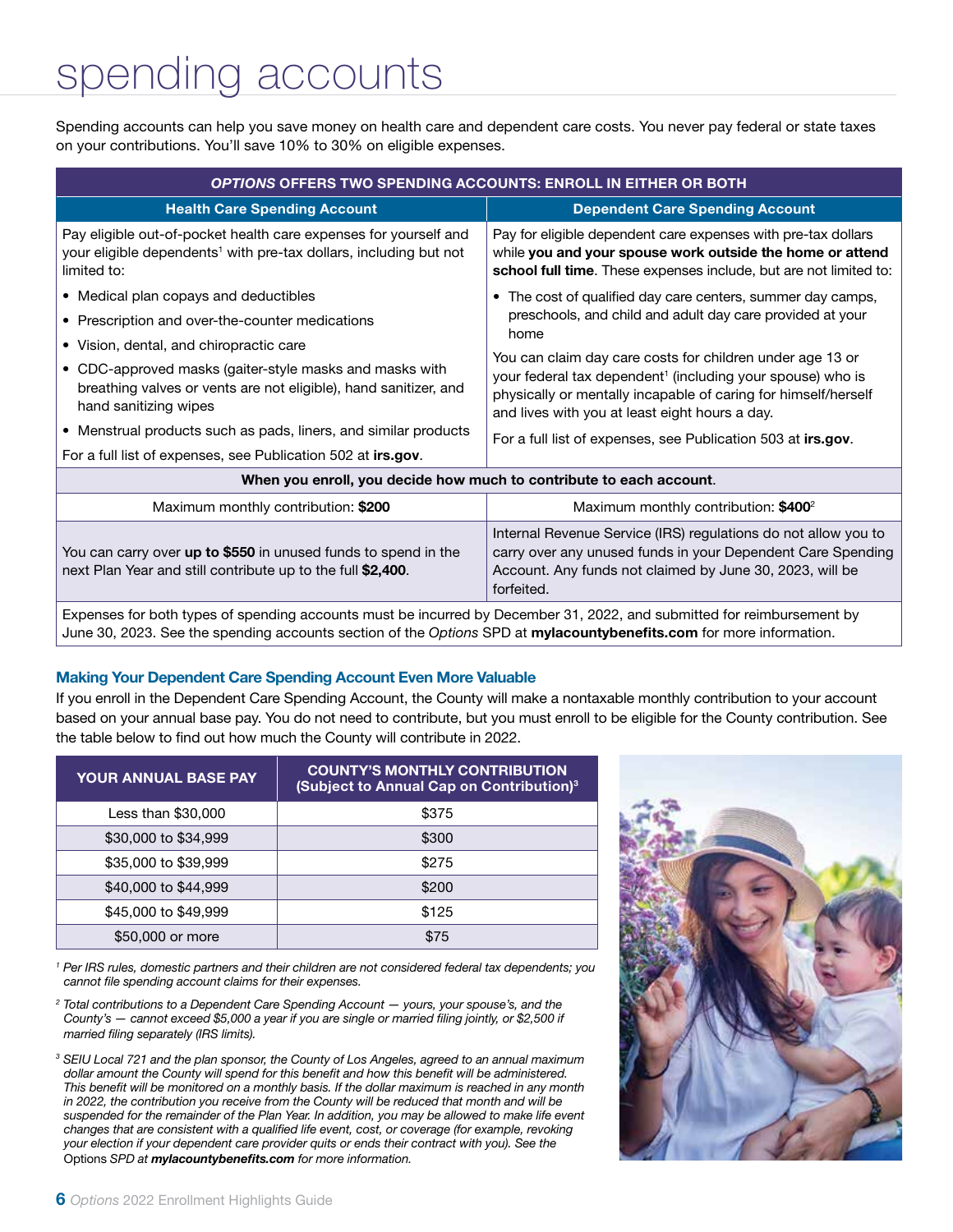### Account Reminders

- You must submit itemized receipts to be reimbursed by HealthEquity. Health care receipts must show: 1. Patient's name 2. Provider's name 3. Date of service 4. Type of service 5. Out-of-pocket cost
- You may submit claims only for the months in which you are an active participant. If you stop contributing because of an enrollment change, you leave the County, or you retire, you're no longer considered an active participant beginning the month you stop making contributions. See the Important Rules section in the *Options* SPD at mylacountybenefits.com.

#### **Important Spending Community Spending Accounts Made Easier**

#### HealthEquity's EZ Receipts App

Available at the Apple App Store or Google Play.

- File claims and submit itemized receipts
- View your transactions

#### • Check your account balances

#### HealthEquity Visa Card

- Pay instantly at most providers and pharmacies
- Save time because you do not have to file claims for common expenses
- Order extra Visa cards for eligible dependents

# benefit changes during the year: life events

#### Choose Carefully — Your Elections Are Final

After your enrollment deadline, you can't change your benefits until the next annual benefits enrollment unless you have a qualified life event. If you do, and want to change your benefits, you have 90 days from the date of the event to make changes and submit supporting documentation. Below are a few examples of qualified life events.

| <b>LIFE EVENT</b>                                                                                                | <b>SUPPORTING DOCUMENTATION</b>                                                                                                                                                                                                 |  |  |  |
|------------------------------------------------------------------------------------------------------------------|---------------------------------------------------------------------------------------------------------------------------------------------------------------------------------------------------------------------------------|--|--|--|
| Marriage                                                                                                         | • Spouse's Social Security number and<br>A copy of:<br>• Church, county, or state marriage certificate, or<br>• Foreign marriage certificate (requires notarized<br>translation)                                                |  |  |  |
| Enter into a domestic<br>partnership                                                                             | • A County of Los Angeles Declaration of Domestic<br>Partnership Form and proof you live in the same home,<br>or<br>State of California Declaration of Domestic<br>Partnership Form                                             |  |  |  |
| A child born to you,<br>adopted or placed with<br>you for adoption, or for<br>whom you are the legal<br>guardian | • Child's Social Security number and<br>Depending on the situation, a copy of:<br>• Hospital, state, or county birth certificate, or<br>• Legal adoption or placement documents, or<br>• Court-appointed guardianship documents |  |  |  |
| Divorce or legal<br>separation                                                                                   | A copy of:<br>• Legal court document with the effective date of<br>divorce or legal separation                                                                                                                                  |  |  |  |
| Terminate a domestic<br>partnership                                                                              | • County of Los Angeles Termination of Domestic<br>Partnership Form, or<br>• State of California Notice of Termination of Domestic<br>Partnership Form                                                                          |  |  |  |
| Military leave<br>(beginning or ending)                                                                          | A copy of:<br>Official Military Orders, or<br>Other supporting documentation showing the date<br>military leave begins or ends                                                                                                  |  |  |  |

This table provides a general overview. For a complete list of qualified life events and applicable rules, see the *Options* SPD at mylacountybenefits.com.

#### Life Event Enrollment Process

- **1.** Log on to mylacountybenefits.com, click on the "Enroll or Make Changes" button and select the Life Events link. Follow the instructions.
- **2. Confirm your elections** by clicking on the yellow confirmation button.
- 3. Submit appropriate supporting documentation (e.g., marriage certificate, birth certificate) and provide Social Security numbers if necessary:
	- Write your employee number on each certificate and document
	- Scan your documents for upload or email
	- See "Submitting Required Documentation" in the Quick Start Summary
- 4. Review your confirmation statement when you receive it in the mail. This statement shows the effective date of any approved changes. It is mailed to you after the Plan Administrator approves your supporting documentation.

Unable to enroll online? Call 888-822-0487 to enroll.